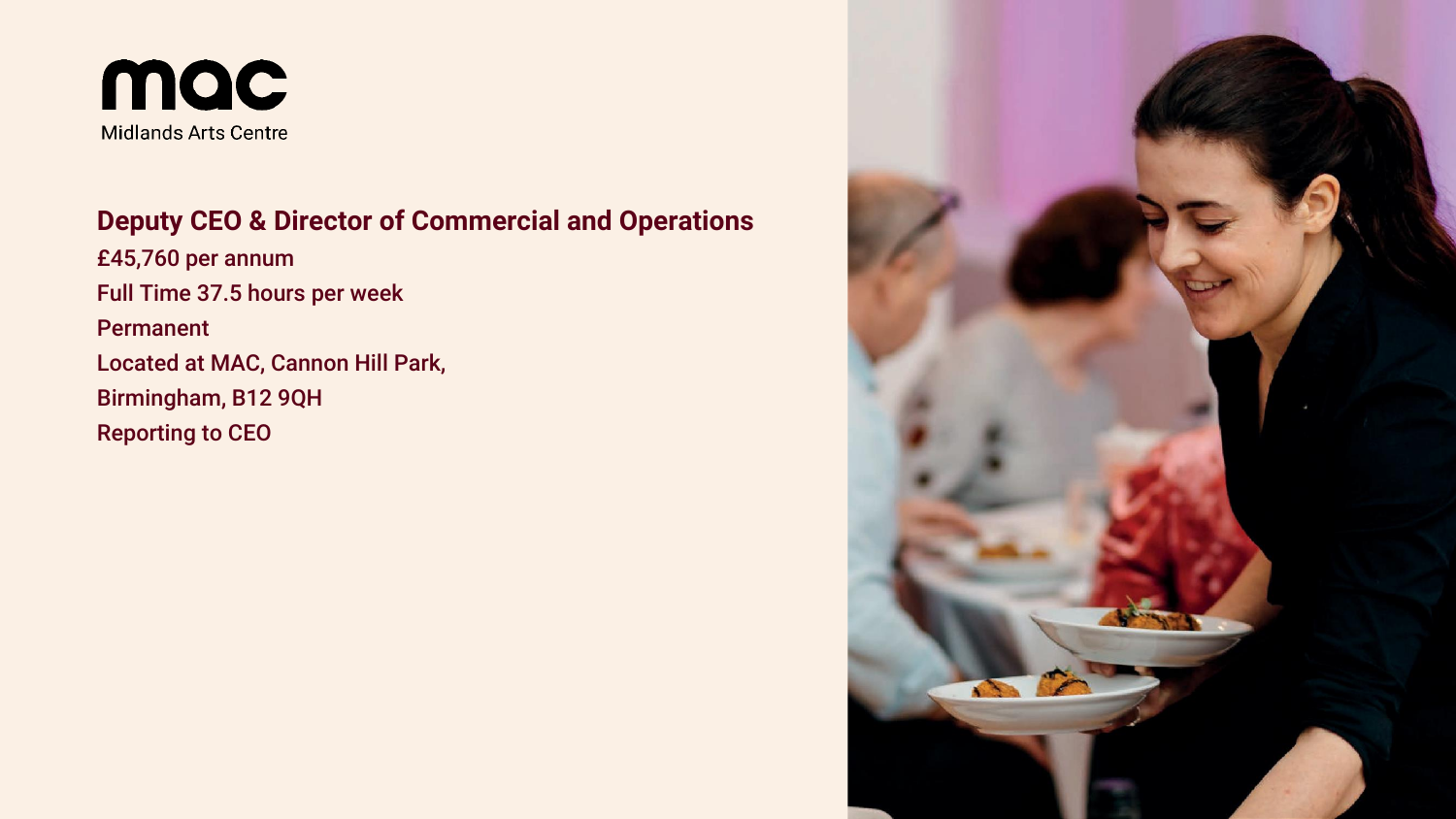It is an exciting time to be joining us as 2022 marks MAC's 60<sup>th</sup> anniversary. Since 1962, MAC has grown to be one of the UK's busiest and most diverse arts centres, with 1 million visits annually, prior to the pandemic.

The Deputy CEO & Director of Commercial and Operations takes lead responsibility for all aspects of income-generating activity related to catering, events hire, operations and customer facing functions. This requires an individual with a strong strategic approach and an excellent knowledge of the day-today running of a multi-use venue.

The major priority in the forthcoming years is to rebuild vital sources of earned income, with a strategic focus on MAC Trading, the arts centre's commercial arm feeding back income to the Charity, therefore your confidence in commercial management is essential. You will have experience in increasing profitability, implementing, and communicating dynamic and robust business plans. Operationally you will also have a strong proven track record of managing performance of a variety of teams and a knowledge of venue management, capital development, licensing & legal responsibilities, procurement, contracts and Health & Safety.

## **About MAC**

MAC is a large, fully-accessible, purpose built multidisciplinary arts venue situated in the beautiful surroundings of Cannon Hill Park. We offer an independent cinema, three theatre spaces, an outdoor arena, galleries, rehearsal rooms/dance studios, meeting rooms and a new café, KILN and bar.

MAC is a National Portfolio Organisation (NPO) of Arts Council England with additional financial support from The People's Postcode Lottery. MAC is an entrepreneurial organisation, prior to the pandemic our turnover was £5 million, with 80% raised from earned income streams. We are proud to have good relationships with stakeholders such as Arts Council England and The People's Postcode Lottery as well as other key local trusts and foundations that support the charity's creative ambitions.

MAC is a 'doing and making' venue that accommodates a range of specialist studios for the extensive Learning and Participation programme offering daily classes from textiles and ceramics to animation and yoga led by professional artists. We are proud to be a long-serving Birmingham brand contributing to newly commission work through our extensive talent development progarmmes. MAC Makes Music programme focuses on inclusive music making, taking our award-winning programmes to pupil referral units, special needs schools and early years settings.

In 2019/20 MAC was rated 'Outstanding' by Arts Council England for the Creative Case for Diversity. We are honoured to be recognized on a regular basis nationally for our commitment to diversity and access. Inclusivity underpins all our strategic decisions across the organisation from staff, audiences and artistic programme as well as the venue's physical development.

MAC is operated by Midlands Arts Centre, a nonprofit-distributing company limited by guarantee, Registered in England No. 718349.

### **Upcoming Priorities**

The priority of this post in the forthcoming years is to focus on Trading in particular catering and the opportunities that arise from the versatility of the venue through events hire and future capital development. MAC's ability to raise potential income from the visitor experience is business critical. It is essential that earned income begins to rebuild to pre-pandemic levels and contributes positively to the Charity. Since May 2021 the venue has been adapting to a new café model and focusing on expanding other food and beverage cost centres. External factors (food costs, supplier issues and staffing etc) continue to dominate so a flexible, adaptable approach to planning, negotiation and teamwork is important.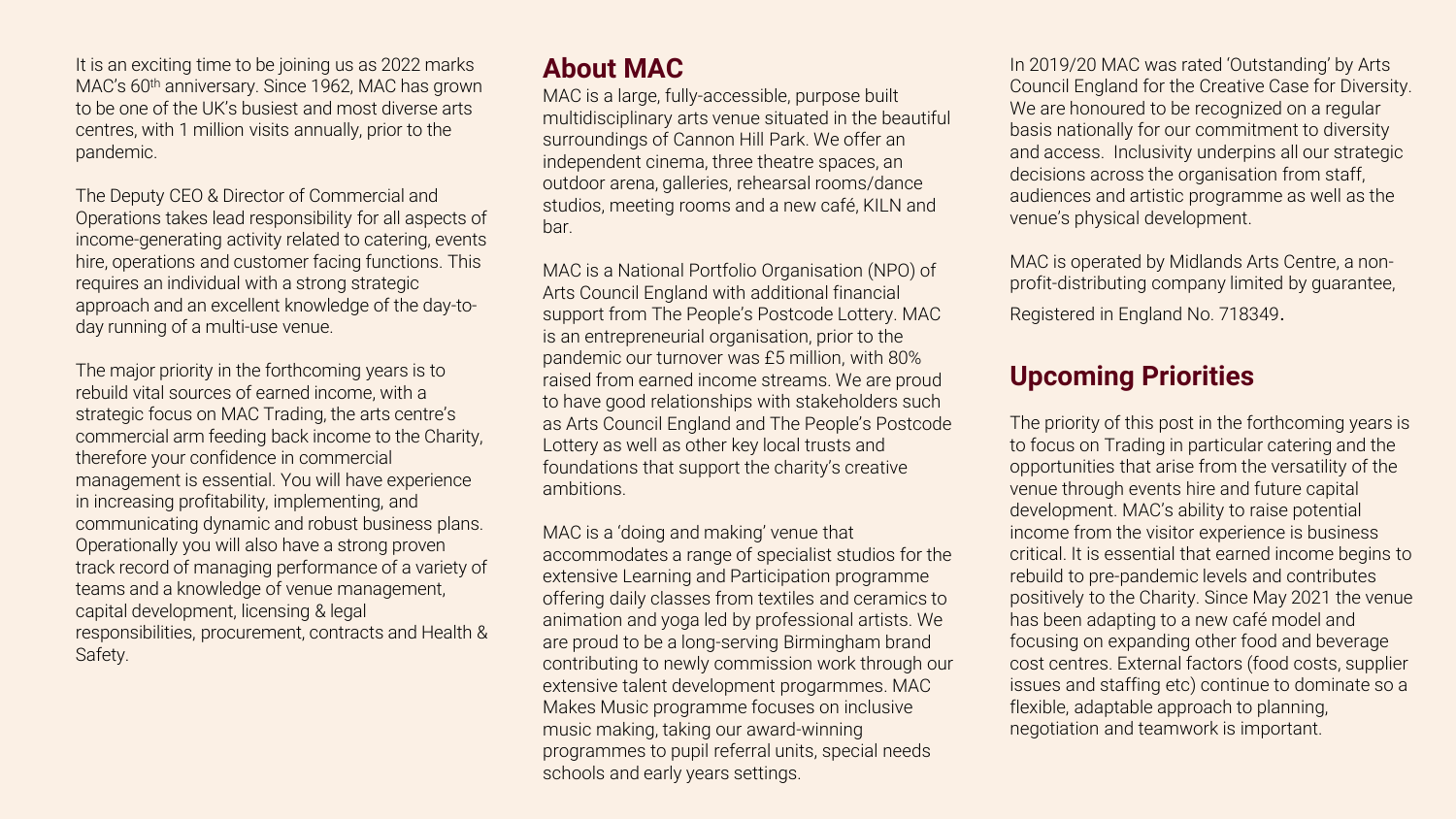# Job Summary

The Deputy CEO is one of five members of the Senior Management Team (SMT). The Deputy CEO will report to the Chief Executive and Artistic Director and to the Boards of Midlands Arts Centre and Midlands Arts Centre Trading. They will deputise in the absence of the Chief Executive and Artistic Director but will not be expected to fulfil aspects of the Director's role that relate to arts production, programming, fundraising/development and marketing/communications.

The Executive Team works closely together overseeing the arts programmes, customer services and business activities of the centre as mutually supportive and inter-dependent. The Deputy CEO has responsibility for development and management of all aspects of MAC's Commercial and Customer facing activities within the powers delegated by the Boards and CEO. Specifically, this includes Trading activities comprising of Catering, Conferencing and Hires, Retail, Front of House, as well as Technical Resources, Facilities Management and the IT infrastructure. This incorporates full participation in business planning and control for both the charitable parent company and its wholly owned subsidiary trading company.

The post holder is the Designated Premises Supervisor overseeing the Premises Licence for the Centre. They are also responsible for overseeing relevant commercial and contract services provided to, or on behalf of, MAC.

Working closely with the Chief Executive and Artistic Director the post has principal responsibility for the direct line management of:

- Head of Catering Operations
- Head Chef
- Head of Sales and Events (with Retail)
- Head of Technical Resources
- Head of Customer Services
- Head of IT
- Contractors as appropriate.

### **Key Responsibilities**

The principle duties of the post are:

- 1. To play a full part in the Senior Management and Management Teams' role in the planning and control of MAC, its services and development, and to advise the Boards directly on policies and strategies within their areas of responsibility;
- 2. With the support of relevant Managers, ensuring the effective management of MAC's non-artistic services, in particular sales & information, catering and hospitality, technical and building resources, retail and event hires, to both provide high quality services to the public and to secure a significant level of net income;
- 3. With the support of the Director of Governance and HR and Head of HR to oversee the departments under their management;
- 4. To lead on Health and Safety Management across the organization;
- 5. To ensure the effective management of the Customer Services departments, including resource budgeting, control and accurate and timely reporting as required;
- 6. Supporting the Director of Governance and HR, Head of HR, Head of Admin and the Finance Director in supervising effective financial, administrative and personnel procedures in the line managed departments;
- 7. Together with the Head of Marketing instituting, and supervising customer service standards and developing procedures for monitoring, evaluating and improving customer satisfaction;
- 8. To oversee the efficient security, cleaning and maintenance of MAC's buildings and other assets;
- 9. Act as the Designated Premises Supervisor for the Premises Licence;
- 10. To oversee the IT infrastructure and management working closely with the Head of  $IT:$
- 11. To lead the Environmental and Sustainability policy and practice.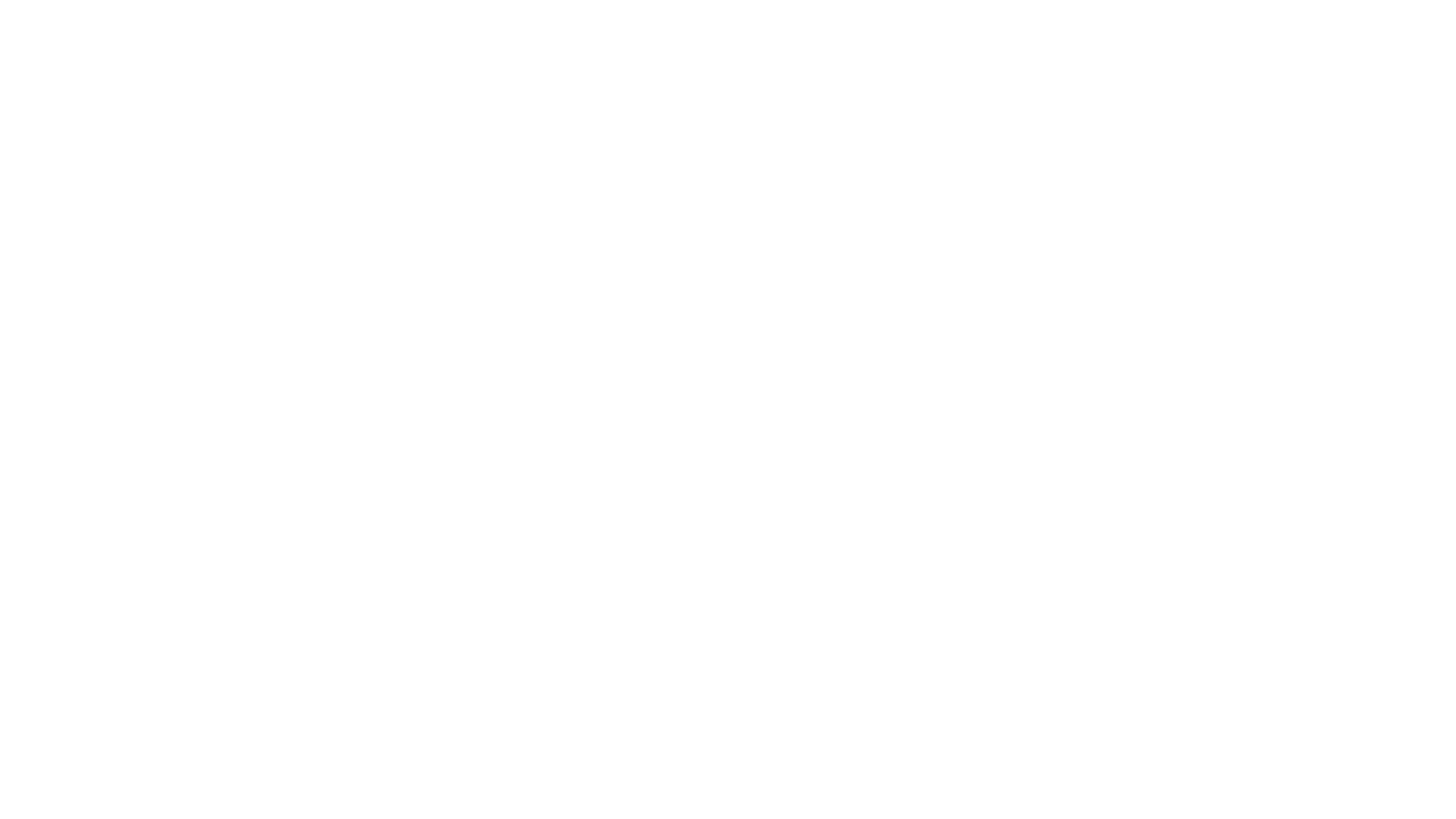- Ensure that a systematic programme of risk assessments is delivered across MAC and activities ensuring the safety of visitors and staff;
- Lead of RIDDOR reportable incidents and investigations;
- Ensure that effective security systems and emergency response procedures are in place for MAC and these are regularly tested.

### **People Management**

- Support and facilitate the two-way communication with the wider team, nurturing a culture of inclusion, dignity and respect;
- Work with staff in direct line management to develop and implement departmental plans which ensure the attainment of the organisation's overall goals;
- Supervise the appointment and direct the work of all staff responsible; undertake regular appraisal of their work; and ensure their proper training and development.

### **IT**

Working with the Head of IT ensure that:

- The IT infrastructure is updated in line with the requirements of the business and is maintained as required;
- The Cyber Security systems are up to date.

### **Equality, Diversity and Inclusion**

• All staff are expected to further, promote, and ensure the implementation of the equal opportunities, diversity and safeguarding policies of MAC.

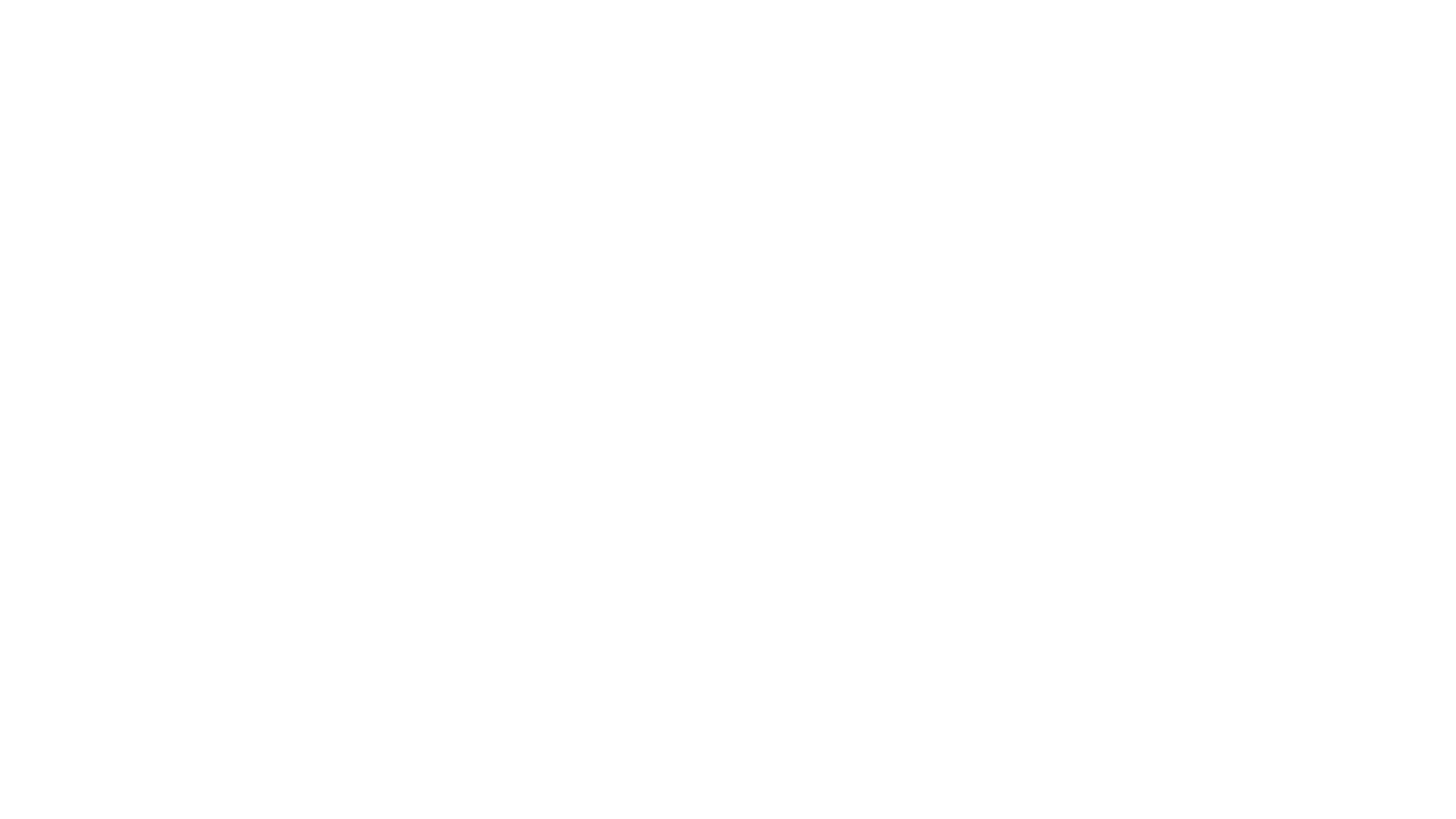

#### **Job Description Note**

The job description outlines the principal responsibilities and duties of the post holder. It is not meant to be, nor is it, an exhaustive list of specific responsibilities and duties. The post holder will be expected to undertake any other duties which could reasonably be expected as being within the remit of the post and which arise out of changes in legislation, regulations, orders, rules and working practices, methods and procedures and reviews, as directed from time to time.

Weekend and evening work will be required on occasions.

#### **How to Apply**

To apply for this post please follow the link here and follow the application process, ensuring you answer all questions.

Please note that all applications are anonymised during the shortlisting stage. Any attached CVs will not be used at the shortlisting stage, so please ensure you complete the application fully and include all of your experiences, qualifications and any skills you have that would help us when considering you for this placement.

#### **Deadline**

All applications must be received no later than midday on Monday 6 June 2022. Late applications will not be considered.

#### **Shortlisting**

Shortlisted candidates will be informed at the latest by Friday 10 June 2022.

#### **Interviews**

Shortlisted candidates will be invited to interview on 13 or 14 June 2022.

#### **Contacting applicants**

Following the application deadline, we will contact all applications to confirm the outcome of their application. We are unable to respond to requests for feedback at this stage due to the high volume of applications we receive.